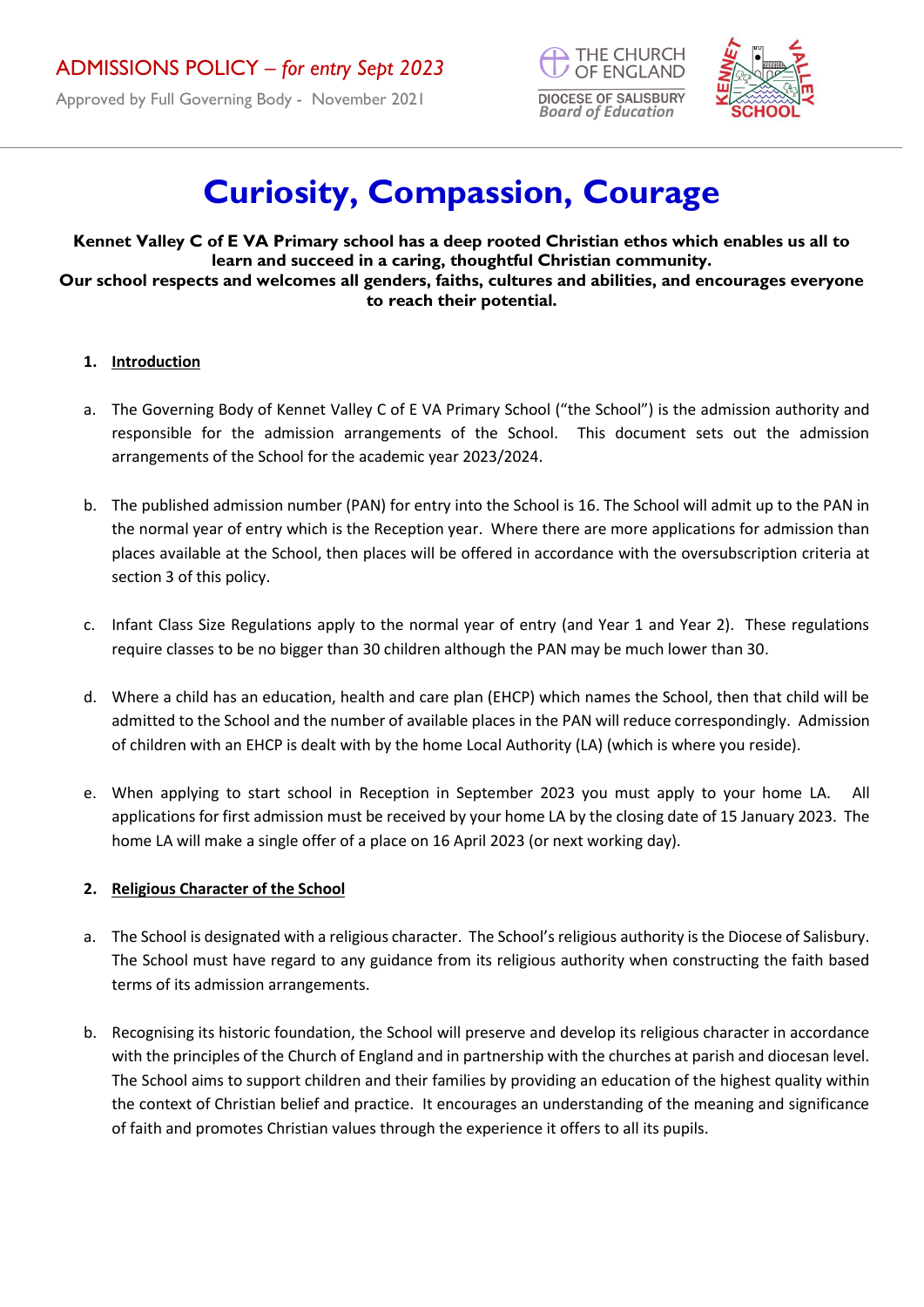Approved by Full Governing Body - November 2021





#### **3. Oversubscription Criteria**

Where the School is oversubscribed (there are more applicants than places available) places will be allocated in accordance with the following criteria and in the following order. Please read the explanatory notes for further guidance.

- a. Looked After Children or Previously Looked After Children A child who is in the care of an LA, or was in the care of a LA but immediately after being looked after became subject to an adoption, child arrangement, or special guardianship order. This includes those children who appear to the admission authority to have been in state care outside of England and ceased to be in state care as a result of being adopted.
- b. Vulnerable Children A child is eligible in this category where the child has an identified social or medical need.
- c. Children living in the Catchment Area with a sibling at the School A child living inside the Catchment Area is eligible for this category where they have a sibling attending the School on the date of application and the sibling will still be attending the School at the time of admission.
- d. Children living in the Catchment Area
- e. Children living outside the Catchment Area with a sibling at the School A child living outside the Catchment Area is eligible for this category where they have a sibling attending the School on the date of application and the sibling will still be attending the School at the time of admission.
- f. Children living outside the Catchment Area who meet the faith criterion A child living outside the Catchment Area is eligible for this category where the child is a regular practising Christian at a Recognised Church or Religious Group.
- g. All other children

#### **Tie Breaker**

If there are not enough places to satisfy all the applications under any one criterion, priority will be given to those living nearest the School. The School will adopt the measurement system of Wiltshire Local Authority to determine the distance from the School to the Home address**.** Where two or more applicants live an equal distance from the School and it is not possible to differentiate between them, priority will be determined by random allocation through the drawing of lots supervised by someone independent of the School.

#### **Oversubscription Criteria : Explanatory Notes**

**Catchment Area** means the geographical area from which children will be afforded priority for admission to the School. A map indicating the Catchment Area is annexed to this Admission Policy and is available to view on the School website. A hard copy is available at the School office.

#### **Vulnerable Children**

**(i)** Medical need means where written evidence has been provided from a senior clinical medical officer or the child's general practitioner / specialist showing that the child's condition would make it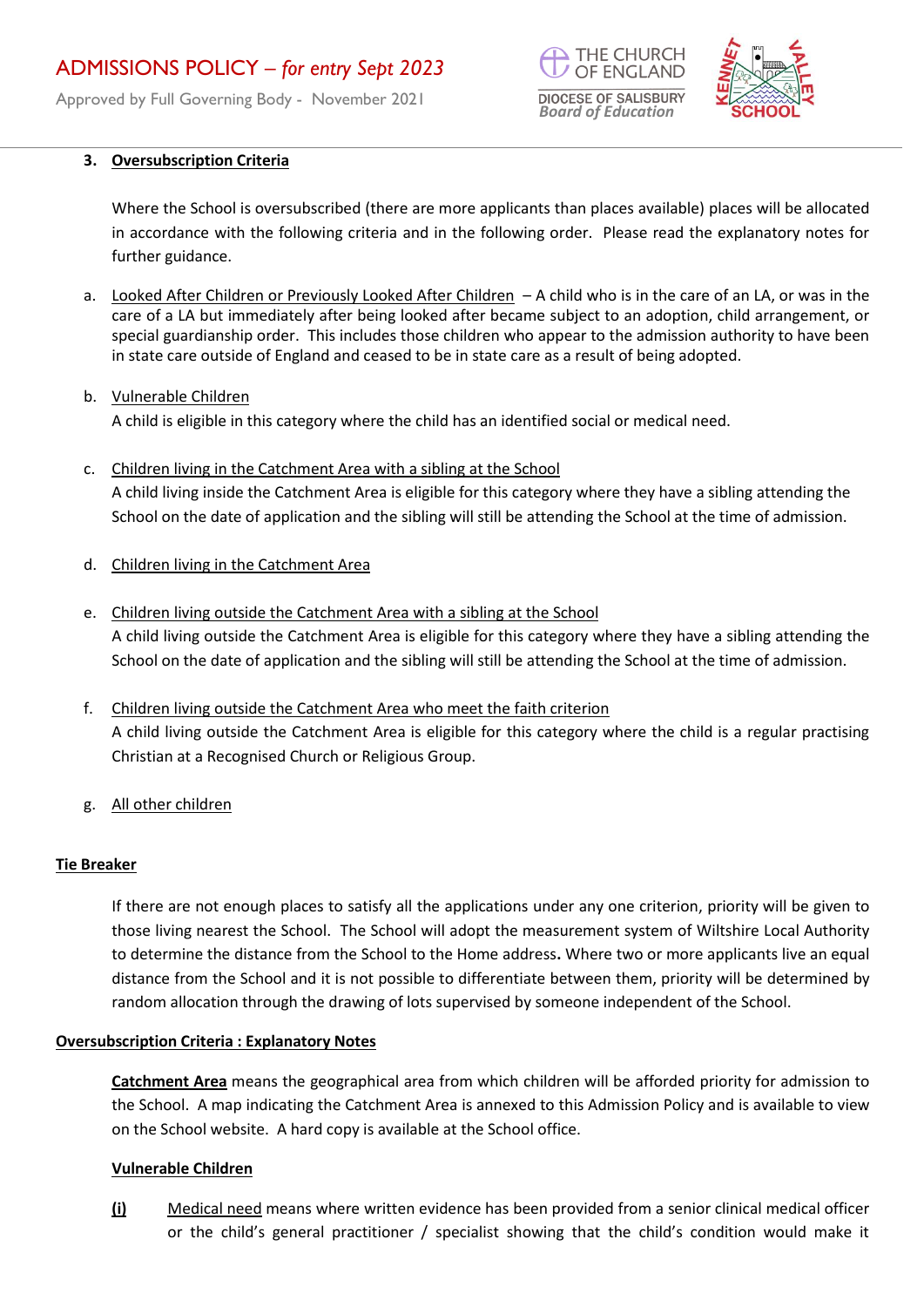



detrimental to the child's health not to admit him/her to the School. This may include written evidence where the parent has a medical need and/or disability which would make it detrimental for the child to attend a different school; this may be supported by evidence of the child as a young carer. Evidence to be relied upon must be submitted with the Supplementary Information Form and sent to the School on or before 15<sup>th</sup> January 2023.

**(ii)** Social Need means where the child is of confirmed refugee status. Written evidence of this from the home LA must be submitted with the Supplementary Information Form and sent to the School on or before 15<sup>th</sup> January 2023.

**Sibling** means brother or sister, half brother or sister, adopted brother or sister, step brother or sister, foster brother or sister, or the child of the parent/carer's partner where the child for whom admission is sought is living in the same family unit as that sibling and at the same address.

# **Faith Criterion Requirements**

- **(i) Regular practising Christian** means a child who attends a **Recognised Church or Religious Group regularly** prior to application.
- **(ii) Regularly** means monthly etc. and for at least 3 months prior to application
- **(iii) Recognised Church or Religious Group** means a church that is the same denomination as (or is in fellowship with or partnership with) a member of: Churches Together in Britain and Ireland (see ctbi.org.uk); the Evangelical Alliance (see eauk.org); the Fellowship of Independent Evangelical Churches(see www.fiec.org.uk); Affinity fellowship of Churches (see www.affinity.org.uk).

**Home address** means the place where the child resides for the majority of the school week (Sunday to Thursday) with the person/s who legally has care of the child (child care arrangements are excluded). The School may require documentary evidence of house ownership or tenancy together with evidence of the child's residency at the property.

# **4. Supplementary Information Form (SIF)**

- a. Where seeking priority under the vulnerable children (3b) or faith criterion (3f) parents must fully complete the relevant part of the SIF and provide the required supporting evidence. Where relying on the faith criterion (3f) the SIF must be signed off by the relevant Church representative. Where relying on the vulnerable children criterion (3b) you must supply evidence to support the application.
- b. The SIF must be returned to the School office on or before 15<sup>th</sup> January 2023. The SIF is available on the School website or a paper copy may be requested from the School office.

# **5. Appeals**

- a. Where an application is unsuccessful the parents/carers have the statutory right to bring an appeal against that decision to an independent appeal panel. Details of how to appeal will be included in the letter advising that the application has been unsuccessful.
- b. The admission appeal timetable is published on the School's website by 28<sup>th</sup> February each year.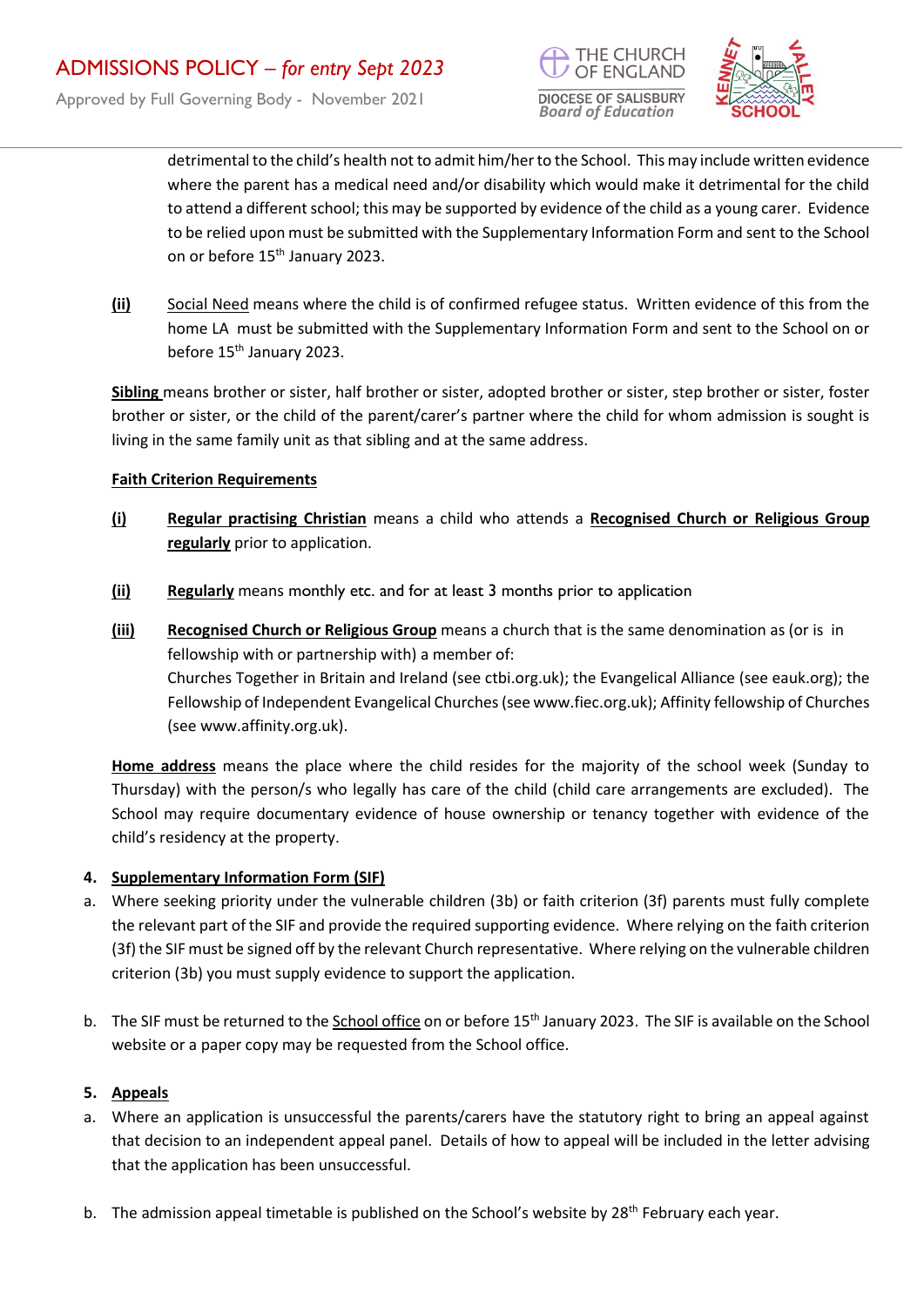Approved by Full Governing Body - November 2021

# HE CHURCH **DIOCESE OF SALISBURY** *Board of Education*



# **6. Important Information**

#### a. Waiting Lists

If the School is oversubscribed for September 2023 entry a waiting list will be maintained the entire academic year. The position of the child on the waiting list will correspond with the oversubscription criteria; it will not be based on length of time on the waiting list. The right of appeal at Section 5 remains. You may request your child's name be removed from the waiting list at any time. If a place is offered but refused then the child's name will be removed from the waiting list.

b. Summer Born children

Summer born children (which refers to children born from 1 April to 31 August) are not required to start school until a full year after the point at which they could first have been admitted – the point at which other children in their age range are beginning year 1. Should the parent wish their child to be admitted to reception, rather than year 1, they may request that the child is admitted out of their normal age group. Please note the following:

- (i) **You must make an application for admission to the School for September 2023 entry but make it clear on the application form that you wish your child to enter the reception class in September 2024.**
- (ii) Discussions with the School are strongly recommended prior to making a decision to decline entry for an entire year **and** to be admitted to reception in September 2023. Any decision will be on the basis of the circumstances of each case and in the best interests of the child concerned.
- (iii) If the request is agreed the September 2023 application may be withdrawn before a place is offered **but a fresh application will need to be made** for September 2024 entry **which will be processed as a fresh application along with all other applications and in accordance with the School's admission arrangements**. PLEASE NOTE that it is possible even if the request is agreed that the child may not be admitted in September 2024 as there is no guarantee of a school place.
- (iv) If the request is refused the parent must decide whether to accept the offer of a place for the normal age group, or to refuse it and make an in year application for admission to year one for the September following the child's fifth birthday.

# c. Deferred entry and part time attendance below statutory school age

**A child may start at the School in the academic year in which he/she reaches the age of 5.** Where the child has not yet reached statutory school age (5 years old), the child is entitled to a full time place and parents may choose for their child to attend full time. Alternatively parents may choose for their child to attend part time until their child attains compulsory school age. If parents do not consider their child is ready to start school then they may defer entry altogether to later in the school year but not beyond the point at which the child reaches compulsory school age or not beyond the beginning of the final term in the school year (whichever is the sooner).

d. Admission of children outside their normal age group

Parents may seek a place for their child outside their normal age group, for example if the child is gifted and talented or has experienced problems such as ill health.